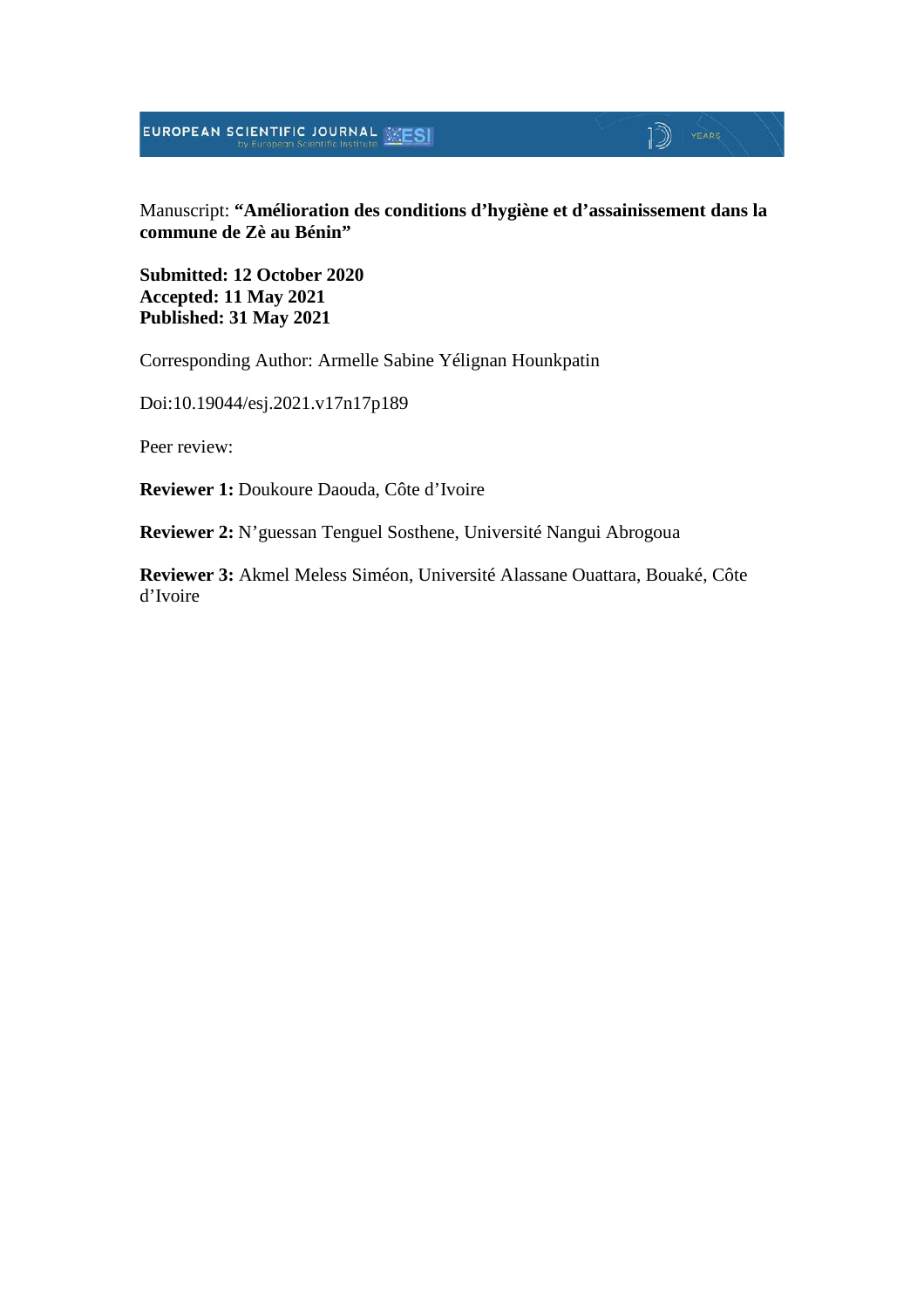# **ESJ** *Manuscript Evaluation Form 2021*

This form is designed to summarize the manuscript peer review that you have completed and to ensure that you have considered all appropriate criteria in your review. Your review should provide a clear statement, to the authors and editors, of the modifications necessary before the paper can be published or the specific reasons for rejection.

Please respond within the appointed time so that we can give the authors timely responses and feedback.

NOTE: ESJ promotes peer review procedure based on scientific validity and technical quality of the paper (not perceived the impact). You are also not required to do proofreading of the paper. It could be recommended as part of the revision. *ESJ editorial office would like to express its special gratitude for your time and efforts. Our editorial team is a substantial reason that stands ESJ out from the crowd!* 

| Date Manuscript Received: 05 Janvier 2021                                                                  | Date Review Report Submitted: 15/01/2021 |  |
|------------------------------------------------------------------------------------------------------------|------------------------------------------|--|
| Manuscript Title: Amélioration des conditions d'hygiène et d'assainissement dans la commune                |                                          |  |
| de Zè au Bénin                                                                                             |                                          |  |
|                                                                                                            |                                          |  |
| ESJ Manuscript Number: 104.10.2020                                                                         |                                          |  |
| You agree your name is revealed to the author of the paper:                                                | Yes/<br>No.                              |  |
| You approve, your name as a reviewer of this paper, is available in the "review history" of the paper: Yes | /No                                      |  |

You approve, this review report is available in the "review history" of the paper: Yes /No

#### **Evaluation Criteria:**

**Please give each evaluation item a numeric rating on a 5-point scale, along with a thorough explanation for each point rating.**

| <i><b>Ouestions</b></i>                                                                                      | <b>Rating Result</b><br>[Poor] $1-5$<br>[Excellent] |
|--------------------------------------------------------------------------------------------------------------|-----------------------------------------------------|
| 1. The title is clear and it is adequate to the content of the<br>article.                                   | 5                                                   |
| (Please insert your comments) <b>The title is clear and it is adequate to the content</b><br>of the article. |                                                     |
| 2. The abstract clearly presents objects, methods and<br>results.                                            | 4                                                   |
| The abstract clearly presents objects, methods and results.                                                  |                                                     |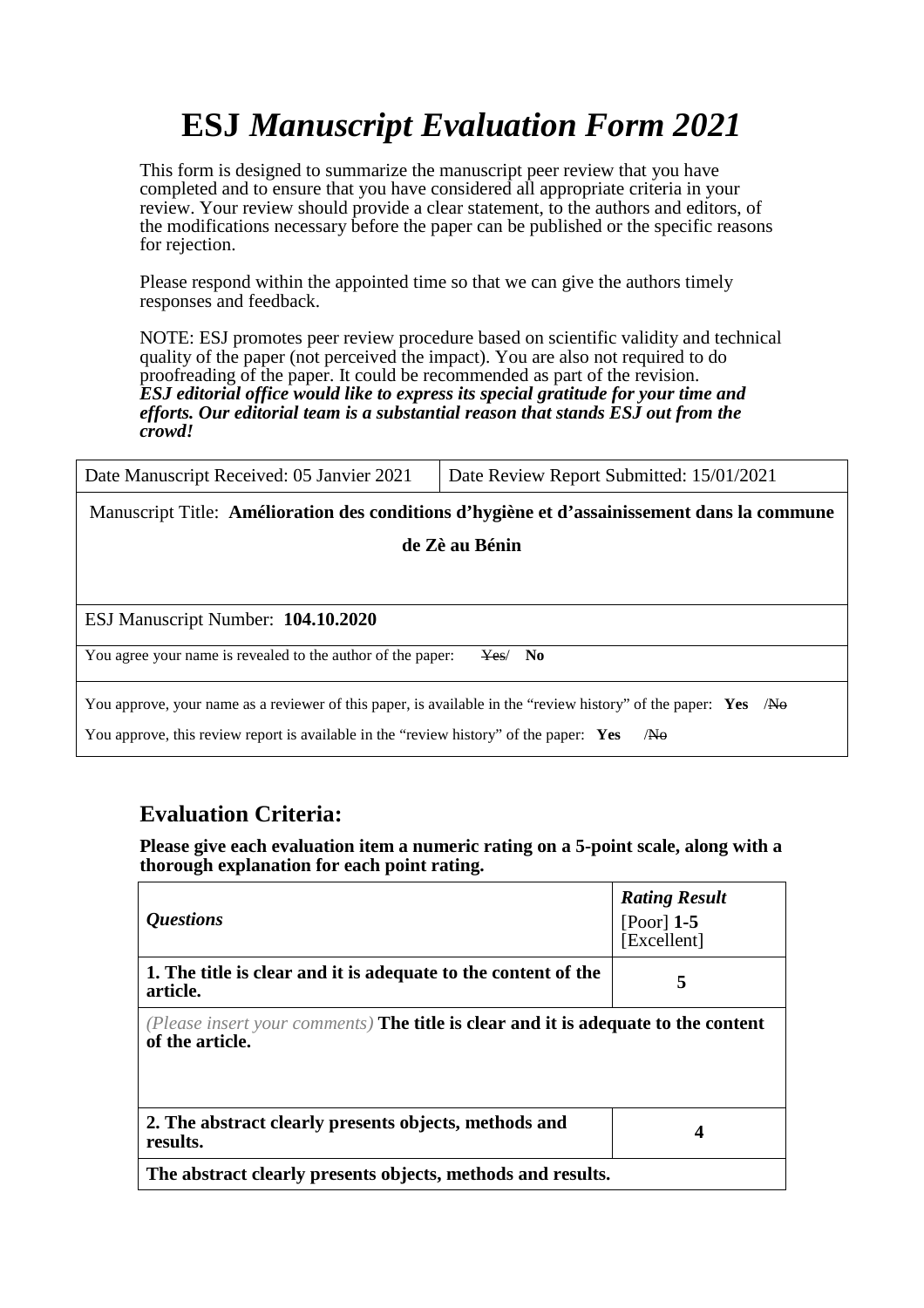| 3. There are few grammatical errors and spelling<br>mistakes in this article. | 4                |
|-------------------------------------------------------------------------------|------------------|
| There are not few grammatical errors and spelling mistakes in this article.   |                  |
|                                                                               |                  |
| 4. The study methods are explained clearly.                                   | $\boldsymbol{4}$ |
| The study methods are explained clearly.                                      |                  |
|                                                                               |                  |
| 5. The results are clear and do not contain errors.                           | $\mathbf{2}$     |
| The results are not clear and contain errors.                                 |                  |
|                                                                               |                  |
| 6. The conclusions or summary are accurate and<br>supported by the content.   | Δ                |
| The conclusions or summary are accurate and supported by the content.         |                  |
|                                                                               |                  |
|                                                                               | 1                |

**Comments and Suggestions to the Author(s):**

**Au niveau de l'introduction, l'auteur doit préciser la question de recherche qui guide cette étude. (les auteurs n'ont pas pris en compte les remarques) Au niveau des résultats, l'auteur doit combiner les caractéristiques et non les placer distinctement comme il a fait dans son travail. ( l'analyse qualitative reste peu exploitée, qu'est ce qui explique ce fait ?)**

**De plus au niveau toujours des résultats, le volet qualitatif qui n'est pas trop visible dans l'analyse. Revoir cette défaillance dans l'analyse des résultats.**

**Au niveau de la bibliographie, il y a un désordre de l'emplacement des années. (précisez nous la norme choisie et aligner votre référence bibliographique sur ce modèle, car on ne comprends pas cette manière de référencer la bibliographie).**

ID YEARS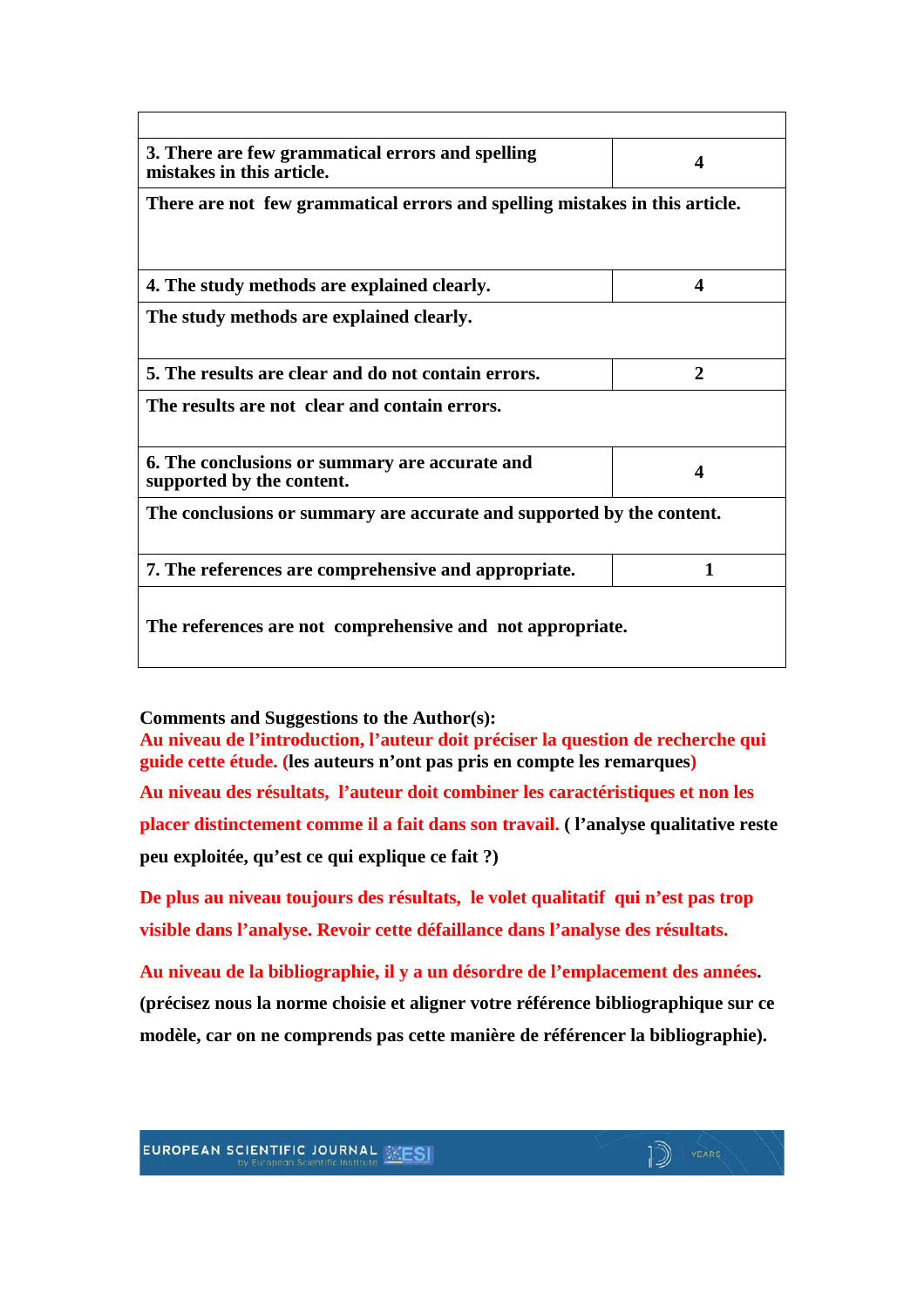# **ESJ** *Manuscript Evaluation Form 2021*

This form is designed to summarize the manuscript peer review that you have completed and to ensure that you have considered all appropriate criteria in your review. Your review should provide a clear statement, to the authors and editors, of the modifications necessary before the paper can be published or the specific reasons for rejection.

Please respond within the appointed time so that we can give the authors timely responses and feedback.

NOTE: ESJ promotes peer review procedure based on scientific validity and technical quality of the paper (not perceived the impact). You are also not required to do proofreading of the paper. It could be recommended as part of the revision. *ESJ editorial office would like to express its special gratitude for your time and efforts. Our editorial team is a substantial reason that stands ESJ out from the crowd!* 

| Reviewer Name: N'GUESSAN Tenguel<br>Sosthene                                                                     | Email:                                        |  |
|------------------------------------------------------------------------------------------------------------------|-----------------------------------------------|--|
| University/Country: Université Nangui Abrogoua                                                                   |                                               |  |
| Date Manuscript Received: 4 janvier 2020                                                                         | Date Review Report Submitted: 26 janvier 2021 |  |
| Manuscript Title: Amélioration des conditions d'hygiène et d'assainissement dans la commune de<br>Zè au Bénin    |                                               |  |
| ESJ Manuscript Number: 10104/20                                                                                  |                                               |  |
| You agree your name is revealed to the author of the paper:<br>Yes/No                                            |                                               |  |
| You approve, your name as a reviewer of this paper, is available in the "review history" of the paper:<br>Yes/No |                                               |  |
| You approve, this review report is available in the "review history" of the paper:                               | Yes/No                                        |  |

#### **Evaluation Criteria:**

**Please give each evaluation item a numeric rating on a 5-point scale, along with a thorough explanation for each point rating.**

| <i><b>Questions</b></i>                                                                                                                         | <b>Rating Result</b><br>$[Poor]$ 1-5<br>[Excellent] |
|-------------------------------------------------------------------------------------------------------------------------------------------------|-----------------------------------------------------|
| 1. The title is clear and it is adequate to the content of the<br>article.                                                                      | 4                                                   |
| (Please insert your comments)                                                                                                                   |                                                     |
| 2. The abstract clearly presents objects, methods and<br>results.                                                                               | 4                                                   |
| Le résumé ne fait cependant pas cas d la méthode d'échantillonnage ayant conduit<br>à la sélection des zones bénéficiaires et non bénéficiaires |                                                     |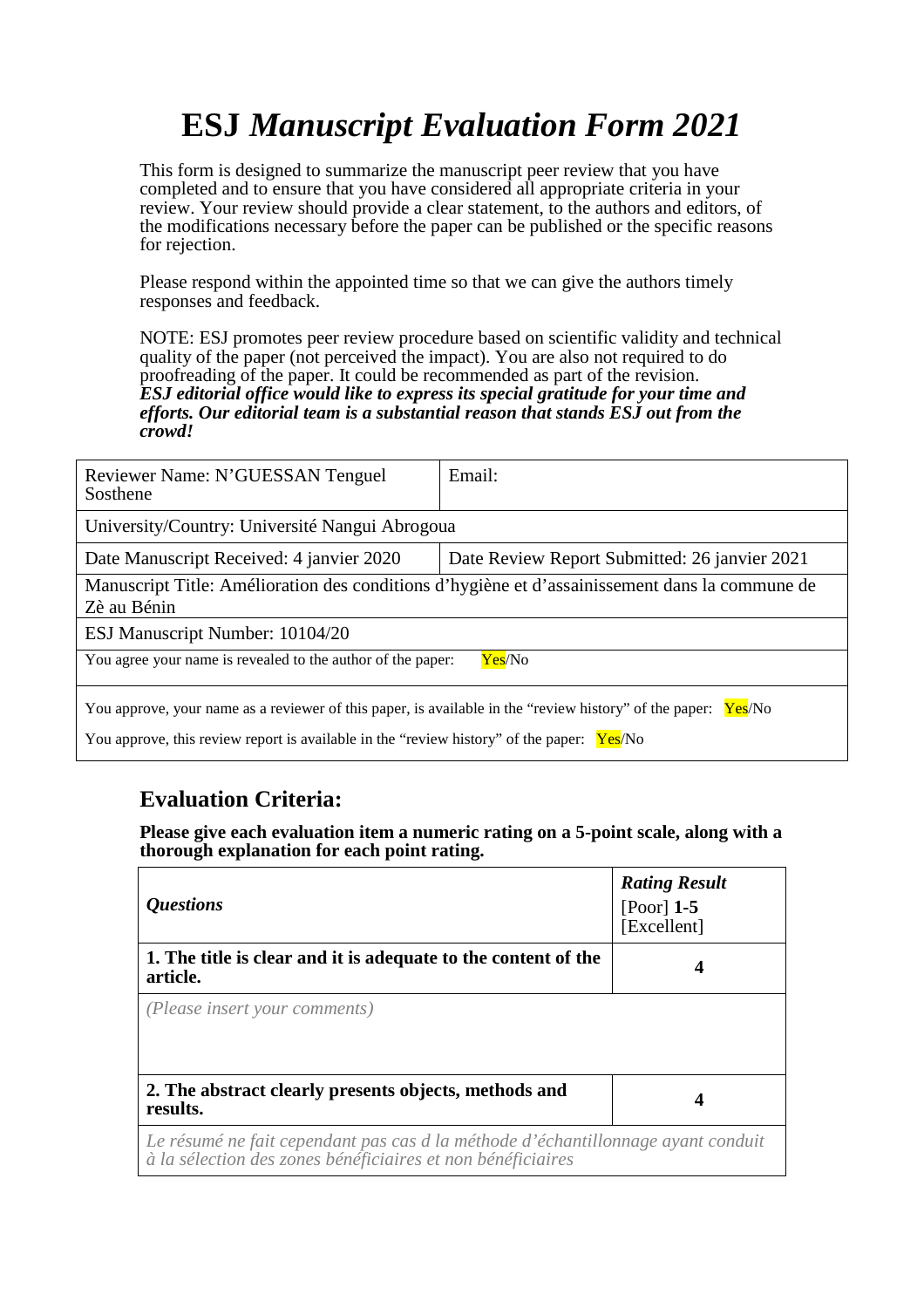| 3. There are few grammatical errors and spelling<br>mistakes in this article.                                                                                                                                                                                                                                                                                                                                                     | 3 |
|-----------------------------------------------------------------------------------------------------------------------------------------------------------------------------------------------------------------------------------------------------------------------------------------------------------------------------------------------------------------------------------------------------------------------------------|---|
| (Please insert your comments)                                                                                                                                                                                                                                                                                                                                                                                                     |   |
| 4. The study methods are explained clearly.                                                                                                                                                                                                                                                                                                                                                                                       | 3 |
| La description de la méthodologie manque de cohérence. Il est suggéré aux auteurs<br>la structuration suivante : Type d'étude, Cadre d'étude, Cibles, Echantillonnage,<br>Variable, Collecte de données, Analyse des données                                                                                                                                                                                                      |   |
| 5. The results are clear and do not contain errors.                                                                                                                                                                                                                                                                                                                                                                               | 3 |
| La description des résultats est sommaire. Pourtant l'étude est à la fois quantitative<br>et qualitative. Une analyse plus poussée ou approfondie est exigée. Par ailleurs,<br>l'étude a une visée comparative ; or celle-ci n'est nullement perçue dans tout le<br>corps du texte. La présentation du tableau 2 est inappropriée. Il conviendrait de<br>présenter les résultats par variables et faire une analyse plus poussée. |   |
| 6. The conclusions or summary are accurate and<br>supported by the content.                                                                                                                                                                                                                                                                                                                                                       | 3 |
| La conclusion ne tire pas les grands enseignements de l'étude. Elle mérite d'être<br>plus soutenue                                                                                                                                                                                                                                                                                                                                |   |
| 7. The references are comprehensive and appropriate.                                                                                                                                                                                                                                                                                                                                                                              | 5 |
| Les références sont appropriées car actuelles. Une référence appelé dans le corps<br>du texte ne figure cependant pas dans la bibliographie                                                                                                                                                                                                                                                                                       |   |

#### **Overall Recommendation** (mark an X with your recommendation):

| Accepted, no revision needed               |  |
|--------------------------------------------|--|
| Accepted, minor revision needed            |  |
| Return for major revision and resubmission |  |
| Reject                                     |  |

#### **Comments and Suggestions to the Author(s):**

*La description de la méthodologie manque de cohérence. Il est suggéré aux auteurs la structuration suivante : Type d'étude, Cadre d'étude, Cibles, Echantillonnage, Variable, Collecte de données, Analyse des données*

La description des résultats est sommaire. Pourtant l'étude est à la fois quantitative et *qualitative. Une analyse plus poussée ou approfondie est exigée. Par ailleurs, l'étude a une visée comparative ; or celle-ci n'est nullement perçue dans tout le corps du texte. La présentation du tableau 2 est inappropriée. Il conviendrait de présenter les résultats par variables et faire une analyse plus poussée.*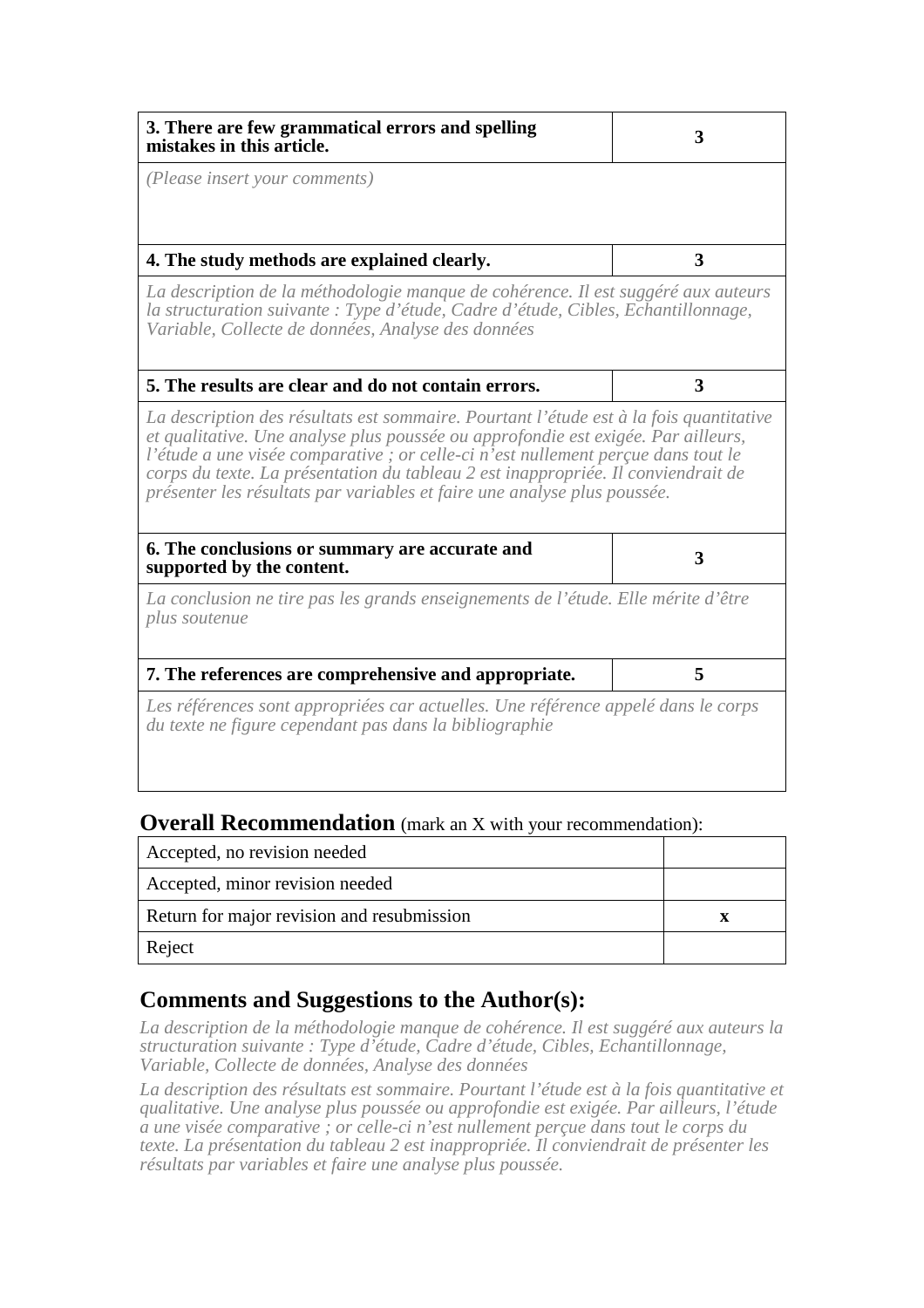*La conclusion ne tire pas les grands enseignements de l'étude. Elle mérite d'être plus soutenue*

Les références sont appropriées car actuelles. Une référence appelé dans le corps du *texte ne figure cependant pas dans la bibliographie*

1D)

EUROPEAN SCIENTIFIC JOURNAL **ENES** 

## **ESJ** *Manuscript Evaluation Form 2021*

This form is designed to summarize the manuscript peer review that you have completed and to ensure that you have considered all appropriate criteria in your review. Your review should provide a clear statement, to the authors and editors, of the modifications necessary before the paper can be published or the specific reasons for rejection.

Please respond within the appointed time so that we can give the authors timely responses and feedback.

NOTE: ESJ promotes peer review procedure based on scientific validity and technical quality of the paper (not perceived the impact). You are also not required to do proofreading of the paper. It could be recommended as part of the revision. *ESJ editorial office would like to express its special gratitude for your time and efforts. Our editorial team is a substantial reason that stands ESJ out from the crowd!* 

| Reviewer Name: AKMEL Meless Siméon                                                                                                                                                                            |                                        |  |
|---------------------------------------------------------------------------------------------------------------------------------------------------------------------------------------------------------------|----------------------------------------|--|
| University/Country: Université Alassane Ouattara (Bouaké-Côte d'Ivoire)                                                                                                                                       |                                        |  |
| Date Manuscript Received: 27/04/21                                                                                                                                                                            | Date Review Report Submitted: 30/04/21 |  |
| Manuscript Title: Amélioration des conditions d'hygiène et d'assainissement dans la commune                                                                                                                   |                                        |  |
| de Zè au Bénin                                                                                                                                                                                                |                                        |  |
|                                                                                                                                                                                                               |                                        |  |
| ESJ Manuscript Number: 104.10.2020                                                                                                                                                                            |                                        |  |
| You agree your name is revealed to the author of the paper:<br>Yes/No                                                                                                                                         |                                        |  |
| You approve, your name as a reviewer of this paper, is available in the "review history" of the paper:<br>Yes/No<br>You approve, this review report is available in the "review history" of the paper: Yes/No |                                        |  |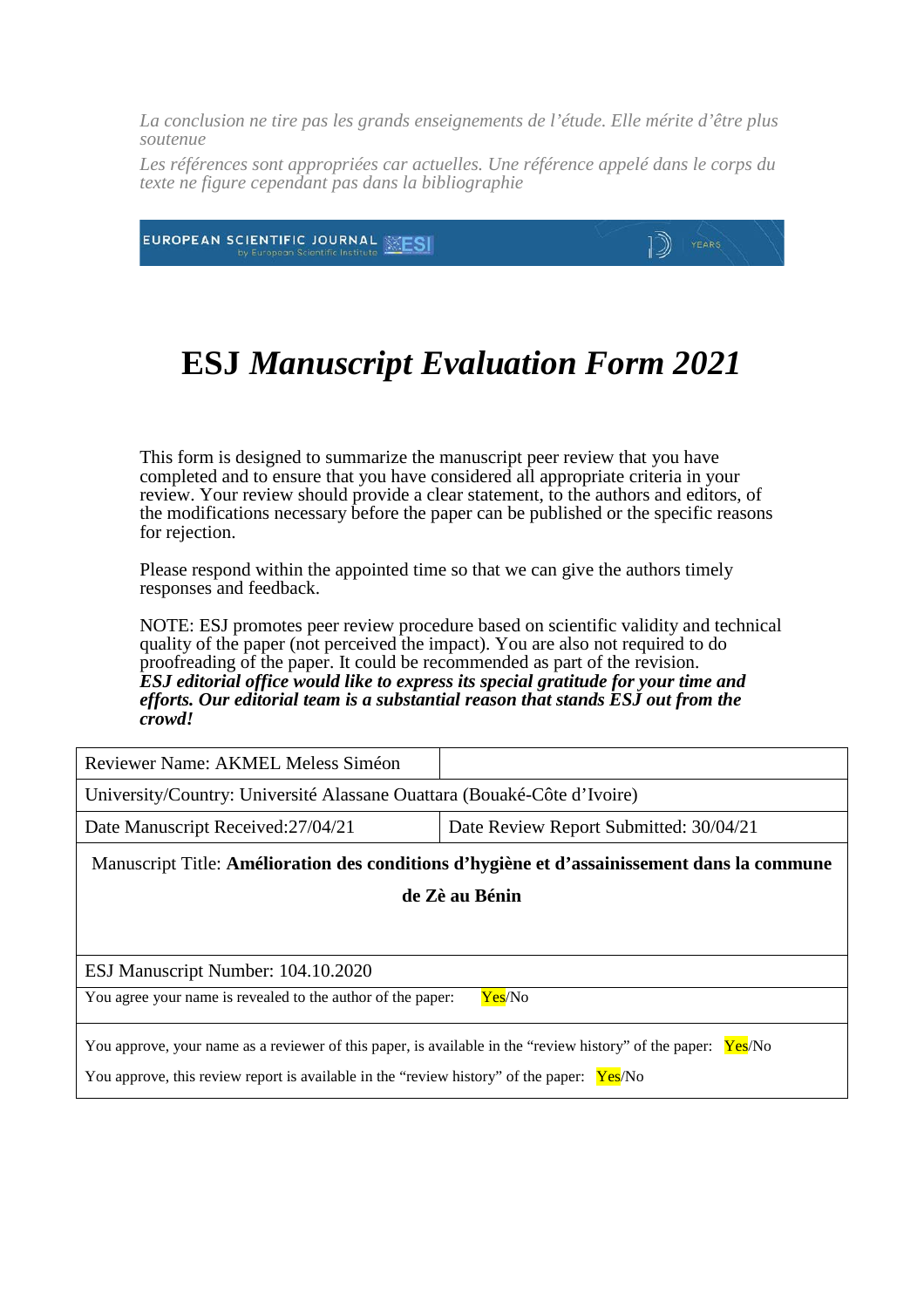### **Evaluation Criteria:**

#### **Please give each evaluation item a numeric rating on a 5-point scale, along with a thorough explanation for each point rating.**

| <b>Questions</b>                                                              | <b>Rating Result</b><br>$[Poor]$ 1-5<br>[Excellent] |
|-------------------------------------------------------------------------------|-----------------------------------------------------|
| 1. The title is clear and it is adequate to the content of the<br>article.    | 4                                                   |
| (Please insert your comments)                                                 |                                                     |
| <b>Clear</b>                                                                  |                                                     |
| 2. The abstract clearly presents objects, methods and<br>results.             | $\overline{\mathbf{4}}$                             |
| (Please insert your comments)<br>Corrigé                                      |                                                     |
| 3. There are few grammatical errors and spelling<br>mistakes in this article. | $\overline{\mathbf{4}}$                             |
| (Please insert your comments)                                                 |                                                     |
| <b>Travail assez-bien écrit</b>                                               |                                                     |
| 4. The study methods are explained clearly.                                   | $\overline{\mathbf{4}}$                             |
| (Please insert your comments)<br><b>Observations prises en compte</b>         |                                                     |
| 5. The results are clear and do not contain errors.                           | $\overline{\mathbf{4}}$                             |
| (Please insert your comments)<br><b>Observations prises en compte</b>         |                                                     |
| 6. The conclusions or summary are accurate and<br>supported by the content.   | 3                                                   |
| (Please insert your comments)<br>A améliorer                                  |                                                     |
| 7. The references are comprehensive and appropriate.                          | $\overline{\mathbf{4}}$                             |
| (Please insert your comments)<br>Observations prises en compte                |                                                     |

#### **Overall Recommendation** (mark an X with your recommendation):

| Accepted, no revision needed               |  |
|--------------------------------------------|--|
| Accepted, minor revision needed            |  |
| Return for major revision and resubmission |  |